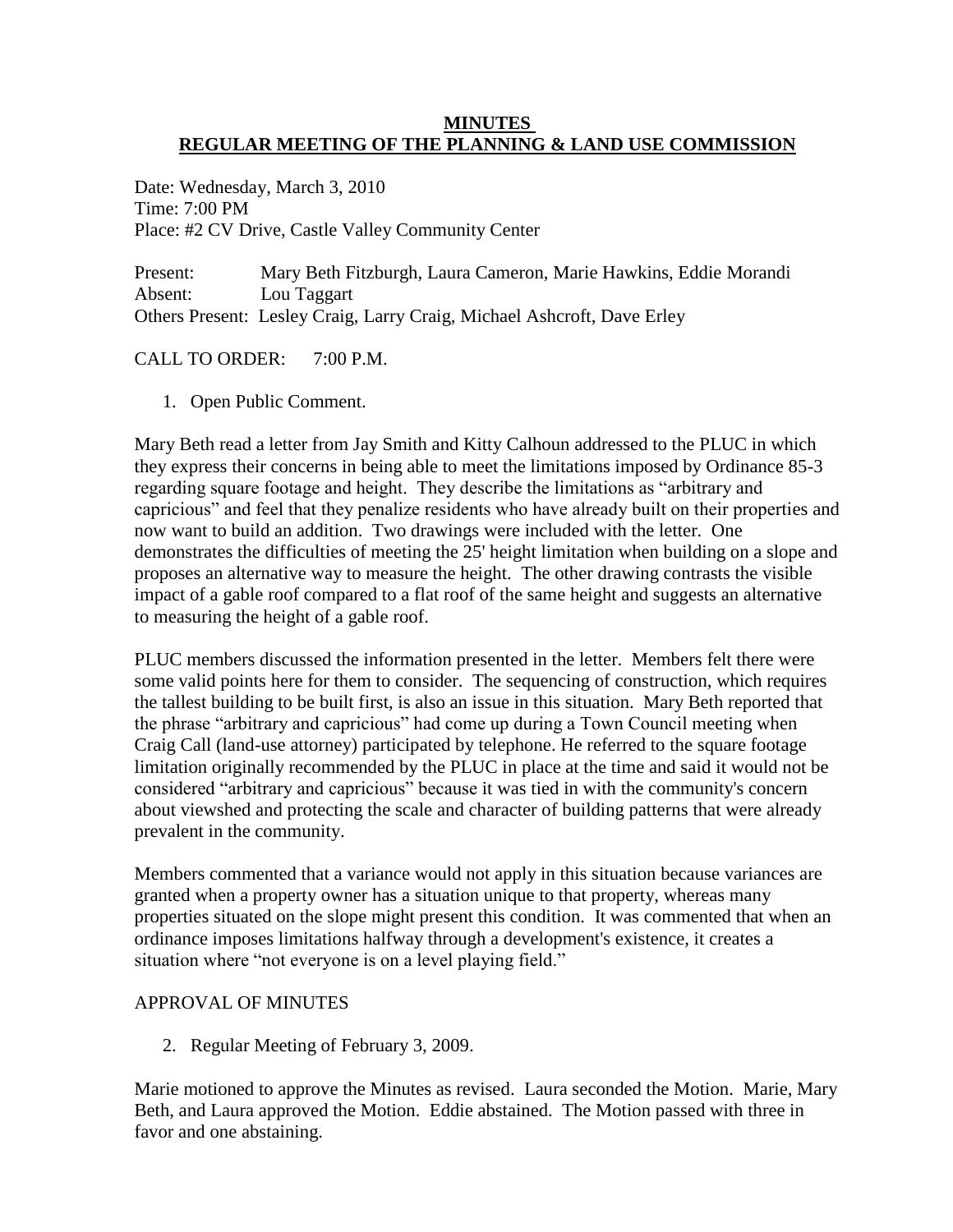## REPORTS

3. Town Council Meeting – Chair.

## Nothing to report.

4. BOA Meeting – Chair.

Mary Beth met with the two current Board of Adjustments members to review changes that have been made in the operating procedures for the BOA. They were concerned that they may be unable to meet the time requirement that appeals and variances be heard within 15 business days of the time filed. According to David Church (Utah League of Cities and Towns) electronic meetings are allowed if appellant agrees. Past experience at electronic meetings held by the Town Council, though, have shown that the audio quality of the electronic equipment available produces is very poor. Faylene reported that the Castle Valley Library now has wireless capability that the Town could access by reservation through the CV Library Tech if it would provide a better means of electronic communication. One solution could be to extend the time for the meeting if all parties agree. Another concern raised at the meeting was the requirement that one member of the BOA should have land-use expertise. If this were the case, could a meeting be held without that person present? Mary Beth reported that David Church's comments on this where that as long as they meet the requirements for a quorum as stated in our ordinance, they can hold a meeting. Because our ordinance does not specify that one of the two members in a quorum be the one with "expertise in land use law", a meeting would not have to include such a member. These concerns will be discussed further in a later agenda item.

5. Building Permit Agent.

Two building permits for additions were approved. No conditional use permits were approved.

## NEW BUSINESS

6. Discussion re: brief orientation for new PLUC members.

Mary Beth welcomed Eddie Morandi as a new member to the PLUC. He was formerly Castle Valley Building Permit Agent and brings that experience to the PLUC. Mary Beth referred Eddie to Chapters 3 and 4 in the draft of the Land Use Code to review powers and duties of the PLUC which include legislative duties and administrative duties.

Legislative duties include amendments to Castle Valley land use ordinances, resolutions, zoning maps and the General Plan. Decisions are based on broad public input and what members feel is in the best public interest. The PLUC recommends these amendments to the Town Council which can accept, revise, or reject the recommendations submitted by the PLUC. Suggestions for amendments may come from the public, the Town Council, the Mayor, or the PLUC. The PLUC is required by our zoning ordinance to consider any requests by members of the public, the PLUC, or the Town Council to amend our current land use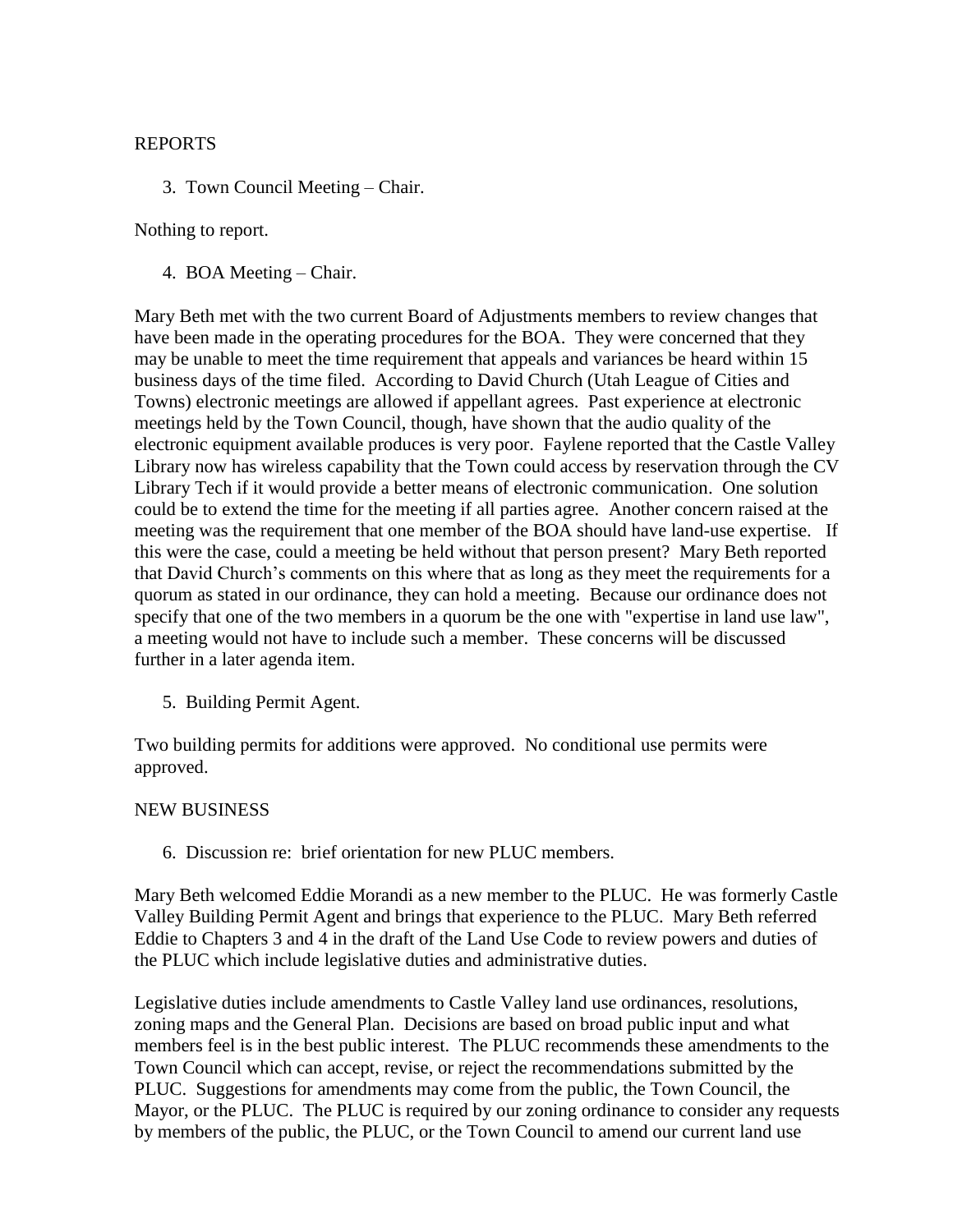ordinance. A public hearing is required before a final decision is made. If the PLUC decides not to make changes, then that decision is recommended to the Town Council.

Administrative duties include making decisions on nonroutine building permits or recommendations to the Town Council on land use applications such as conditional use permits. In this capacity the PLUC applies the law as it is currently written. Mary Beth read a passage from the Utah League of Cities and Towns which states that a conditional use permit cannot be denied if the business owner offers to mitigate adverse conditions. The permit can be revoked if the business owner fails to adhere to the mitigation. Before recommending approval, the PLUC looks for negative effects from the use—such as, noise, traffic, air pollution, hazardous wastes, aquifer pollutants, health, welfare, safety—and whether they can be mitigated in a reasonable manner. The issue of enforcement is currently under revision. It may be that the business owner will be asked to bear any expense that the Town incurs. Current monitoring depends upon someone in the community filing a grievance with the Town, which is followed by conflict resolution.

7. Discussion and possible action re: Amending Ordinance 85-3 regarding permitted and conditional uses, and Building Area and Height requirements.

Mary Beth reported that Mayor Dave Erley had requested this review of the building area and height requirements contained in Ordinance 85-3. She proposed going back to the PLUC's original recommendation to the Town Council which simply restricts square footage and height without regard to sequence of construction. A draft of her proposal is included in the draft of New Changes to Proposed Land Use Code, Sections 7.3 and 7.4, pages 3-4.

Faylene reported that, as Building Permit Agent, she has encountered several situations where a property owner's building plans could not meet the requirements of the current Ordinance because of the sequencing requirement. This requirement has a greater impact on residents who already have a house and/or buildings on their property than on those who are just starting to build.

Mary Beth pointed out that the idea behind the limitations is to protect the nature of what now exists in the valley. A comment was made that the limitations should not encourage property owners to build inefficient buildings in order to meet Castle Valley zoning requirements.

Committee members discussed the original concerns expressed in a survey of Castle Valley property owners which led to the most recent changes in Ordinance 85-3. At that time, community concerns included viewshed, huge homes, and light pollution from tall houses against the rim. The discussion centered on the need to consider the General Plan and the survey in order to create an ordinance that was fair to both owners with pre-existing buildings and owners who are starting to build and that was not as complex as the current Ordinance in its application. Sixty-seven (67) percent of respondents in the survey favored some restriction to aboveground square footage. Ninety-four (94) percent of that sixty-seven (67) percent indicated they wanted to restrict house size to  $5000$  S.F. or less. Some favored a  $3000$  S.F. limit. Although it was not on the survey, commissioners remembered that some residents favored a 10,000 S.F. limit, while some wanted no limit. On the survey, Fifty-five (55) percent favored restricting the square footage of outbuildings. There was no specific question in the survey about height, but PLUC members felts that the general consensus of residents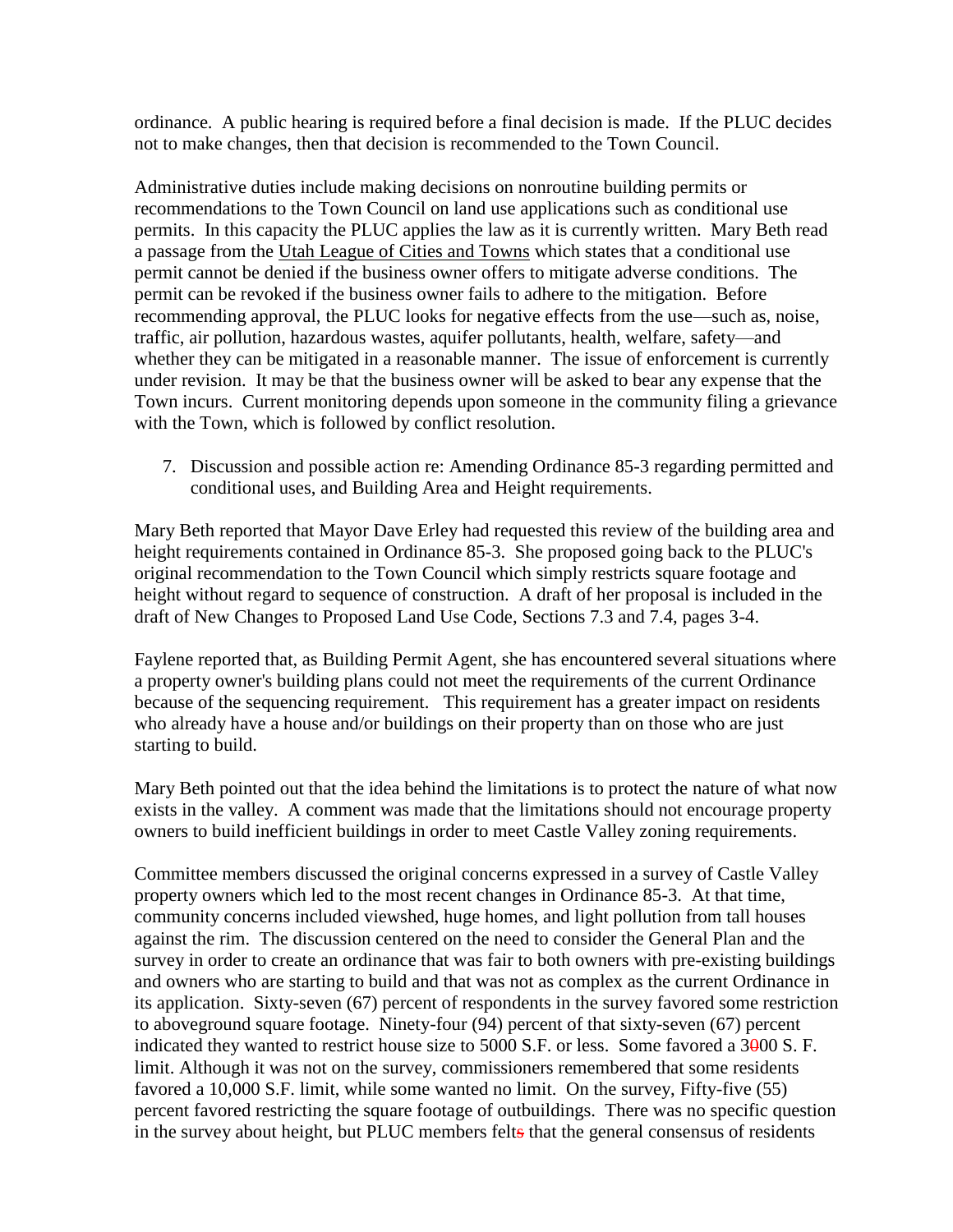was that 30 feet was too high. The original PLUC recommendation to the Town Council was to limit house size to 4500 S.F., out-buildings to 2500 S.F., and to limit height to 25 feet.

There was discussion of current building projects currently in progress that were approved prior to any square footage limitation and those approved in the interim between the expiration of the moratorium and final amendments to Ordinance 85-3 regarding square footage and height limitations. Some of these projects exceed the current height and square footage limitations but are legal. A few of these projects have yet to be built. The current Ordinance requires property owners to obtain their county building permit within six months of obtaining Castle Valley zoning approval, but that requirement was not in effect during this interim.

Mary Beth suggested holding a Public Hearing on this issue at the April 7, 2010, PLUC meeting. She proposed that the PLUC present an amended draft to the Ordinance that limits combined square footage of house and outbuildings on a lot to 7000 S.F. and limits height to 25 feet as written in the draft of Sections 7.3 and 7.4 in the New Changes to Proposed Land Use Code presented at this meeting. Changes in Section 7.4, which allows one addition to a noncomplying building, reflect the changes made in Section 7.3. Some members preferred a limitation on house size of 4500 S.F. or 5000 S.F. A two-tiered height restriction was also presented. No consensus was reached on these proposals. It was agreed by all members to hold a Public Hearing on this matter at the next PLUC meeting and to present the proposal drafted by Mary Beth. Committee members may present an alternative to this draft at least two weeks before the Public Hearing, in which case, alternative proposals will be posted on the Town website and presented at the Public Hearing.

Mary Beth reviewed a proposal that she had written and drawings that demonstrated alternative methods of measuring height of a building. One method depended upon replacing the term "natural grade" with "existing grade." In most situations before building, "existing grade" would refer to "natural grade." In situations where an addition was being made to a pre-existing building or for sites with older disturbances to the land, "existing grade" would refer to the finished grade of the existing building or the ground level established when the existing disturbance was created and that would become the base for measuring height of the building. Mary Beth is proposing this change because she said that we currently require height to be measured from natural grade or finished grade, whichever is lower. Natural grade is defined in our ordinance as "the elevation of the surface of the ground which has been created through the action of natural forces and has not resulted from man-made cuts, fills, excavation, grading, or similar earth-moving processes". For lots that have older disturbances to grade, it may be impossible to determine where natural grade is and we would therefore have difficulty meeting the requirements of our ordinance.

Based on one of Jay Smith's and Kitty Calhoun's suggestions, the proposal written by Mary Beth would also allow height to be measured parallel to the slope of grade. The proposal would require projecting a parallel line, on all of the 4 elevation drawings, that is 25 feet above grade. If the structure is below the upper projected line, the height limitation would be met. Under our current requirements, property owners on a sloped lot are at an unfair disadvantage because they often have a greater vertical distance between the lowest point of the structure and the highest point of the roof and therefore cannot build as tall of a structure as someone on a flat lot. According to Mary Beth, the new proposal would allow building